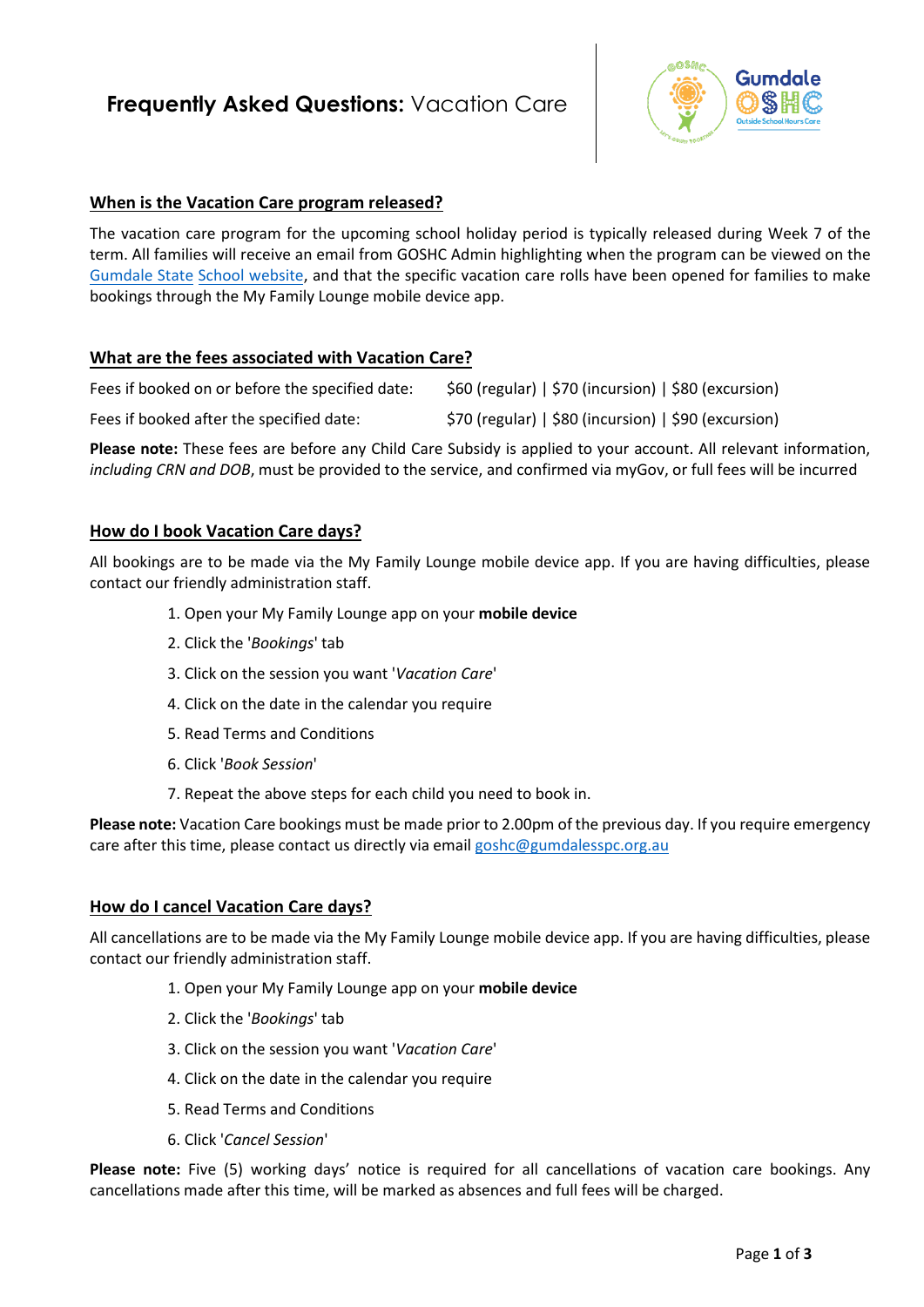## **What happens in the event that the session is fully booked, and I require care?**

Our vacation care program is very popular (especially excursions), and we are sometimes fully booked. To avoid disappointment, please ensure you book your child's care in advance. If we are fully booked, please turn on notifications to receive availability alerts. This can be done by opening your My Family Lounge mobile device app, selecting '*Settings*' and turning on push notifications for '*Casual Booking Availability*'.

# **How do I pay my account for Vacation Care?**

All accounts payments are via our DebitSuccess direct debit system which is fully automated. All accounts are required to be paid via a fortnightly payment cycle and must be paid one (1) week in arrears and one (1) week in advance. Your direct debit details are completed on enrolment through My Family Lounge.

**Please note:** If your fees bounce for **any** reason, you will be charged the service dishonour fee of \$15.00, and the standard dishonour fee from DebitSuccess.

# **What food do I need to provide for Vacation Care?**

On all days, please ensure that your child has a healthy lunch and additional snacks. The service provides breakfast *(until 8am)*, morning tea and afternoon tea. We recommend that you pack more food than during term time as the children tend to get hungrier from all the activities they undertake throughout the day.

**Allergy Alert:** We also ask that you do not pack products containing **nuts or eggs** as we have children with severe anaphylaxis that attend the service. These products may be removed, and your child will be offered an alternative.

# **What can my child wear to Vacation Care?**

The service sun safe policy must be adhered to at all times while the service is operating. Children and staff are required to wear **broad brimmed hats** that protect their ears, face and neck. Children and staff are also required to wear **sun safe clothing** that covers as much of their skin as possible (especially the shoulders, back and stomach). All children are to wear **enclosed shoes** to ensure their safety when climbing and participating in our activities. We also recommend a **spare change of clothes** as children get actively involved in the activities we provide and may get dirty, wet, etc.

## **What do I need to complete for my child to attend an excursion?**

If you would like for your child to attend the programmed excursion, a **signed permission form** is required before the child can leave the service licensed areas. All permission forms are available on the Gumdale State School [website](https://gumdaless.eq.edu.au/facilities/out-of-school-hours-care) and must be signed by an authorised person and returned via email prior to the date specified on the program. **Excursions are the only days where the service controls a waitlist of children based on permission forms that have been returned.** 

## **Does my child have to attend their grade excursions?**

Your child does not have to attend the excursions programmed for their grade if you do not wish for them to. However, please remember that this may upset children as all their friends will be on the excursion. If you would like your children to attend, a signed permission form is required, otherwise we will assume that they are staying at the service. There are still many activities on offer at the service during this time for your child.

## **Can my child bring special toys and electronic devices from home to Vacation Care?**

We ask that children do not bring expensive items, including iPads, mobile phones, and any special toys from home. The service takes no responsibility for any lost or damaged items as per our policies.